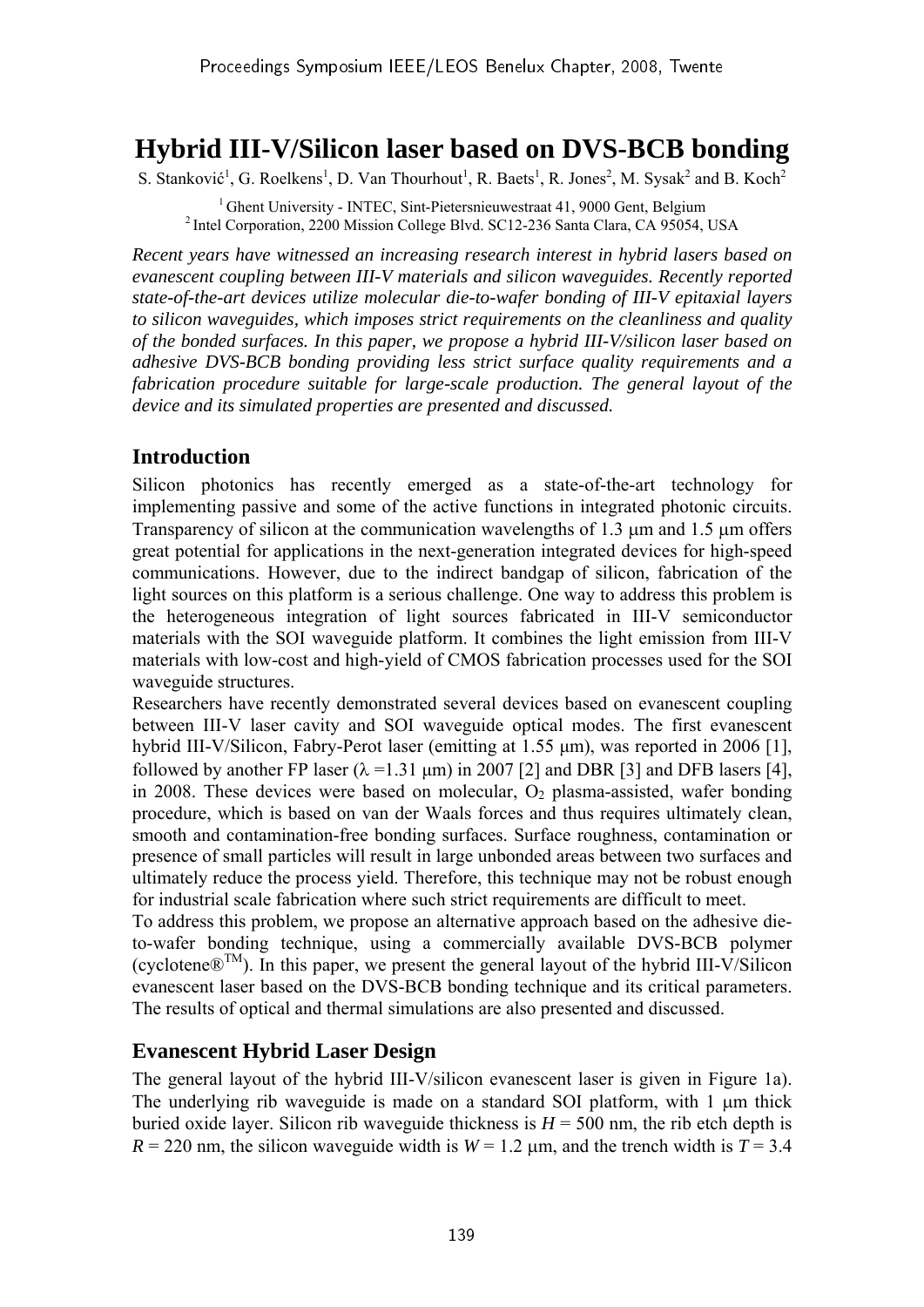µm. The epitaxial III-V structure is bonded on top of the SOI waveguide, using a spincoated DVS-BCB adhesive layer. It comprises the n-type InP spacer layer and the mesa structure on top of it. The mesa is made of the multiple quantum well (MQW) region (8 InGaAlAs-based QWs and 9 barriers, emitting at  $\lambda = 1.3 \mu m$ ), carrier blocking (CB) layer, a separated confinement heterostructure (SCH) layer, a p-type InP top cladding layer and an ohmic contact. **Anode (Au)**



Figure 1. a) Evanescent III-V/silicon hybrid laser cross-section (device without thermal via); b) Crosssection of the hybrid III-V/silicon laser with a thermal via.

To achieve an effective evanescent coupling between the modes supported by the III-V region and the underlying SOI waveguide, the distance between the III-V active layers and the SOI waveguide must be sufficiently small. The goal is to design a device having its fundamental hybrid mode predominantly confined within Si waveguide, with only a fraction of its power within MQW active region. Thus, no additional coupling (using a taper, for example) is necessary, as the bulk of the optical power leaving the laser is already confined within the Si waveguide. Confinement factor for the fundamental mode within Si waveguide ( $\Gamma_{\text{Si}}$ ) of around 70% is considered sufficiently high for this purpose, while the confinement factor within MQW active regions ( $\Gamma_{\text{MOW}}$ ) should be at least 3%.

Due to fabrication tolerances, the thickness of the BCB layer may vary, which in turn changes the distance between the Si waveguide and MQW active region and eventually affects the layout of the lasing hybrid mode. The primary goal in designing a hybrid laser is to find the optimal thicknesses of n-type spacer layer and SCH layer, so that the variations in BCB thickness have the minimum impact on the fundamental mode layout.

### **Optical and Thermal Properties of the Device**

Optical properties of the device were studied using FIMMWAVE, a fully vectorial mode finder software. Fundamental (TE) modes and the corresponding confinement factors ( $\Gamma_{\text{Si}}$  and  $\Gamma_{\text{MOW}}$ ) were calculated for various thicknesses of BCB, SCH and spacer layers. The results of these simulations, given as plots of confinement factors versus BCB layer thickness, are presented in Figure 2 and Figure 3. We can conclude that, within the range of BCB thickness variations (20 nm – 120 nm), values for  $\Gamma_{Si}$  and  $\Gamma_{\text{MOW}}$ , in general, strongly depend on both the SCH and spacer layer thicknesses, but there are some optimal values that provide relatively stable confinement factor values and consequently, stable fundamental mode profiles. These values are 210 nm and 230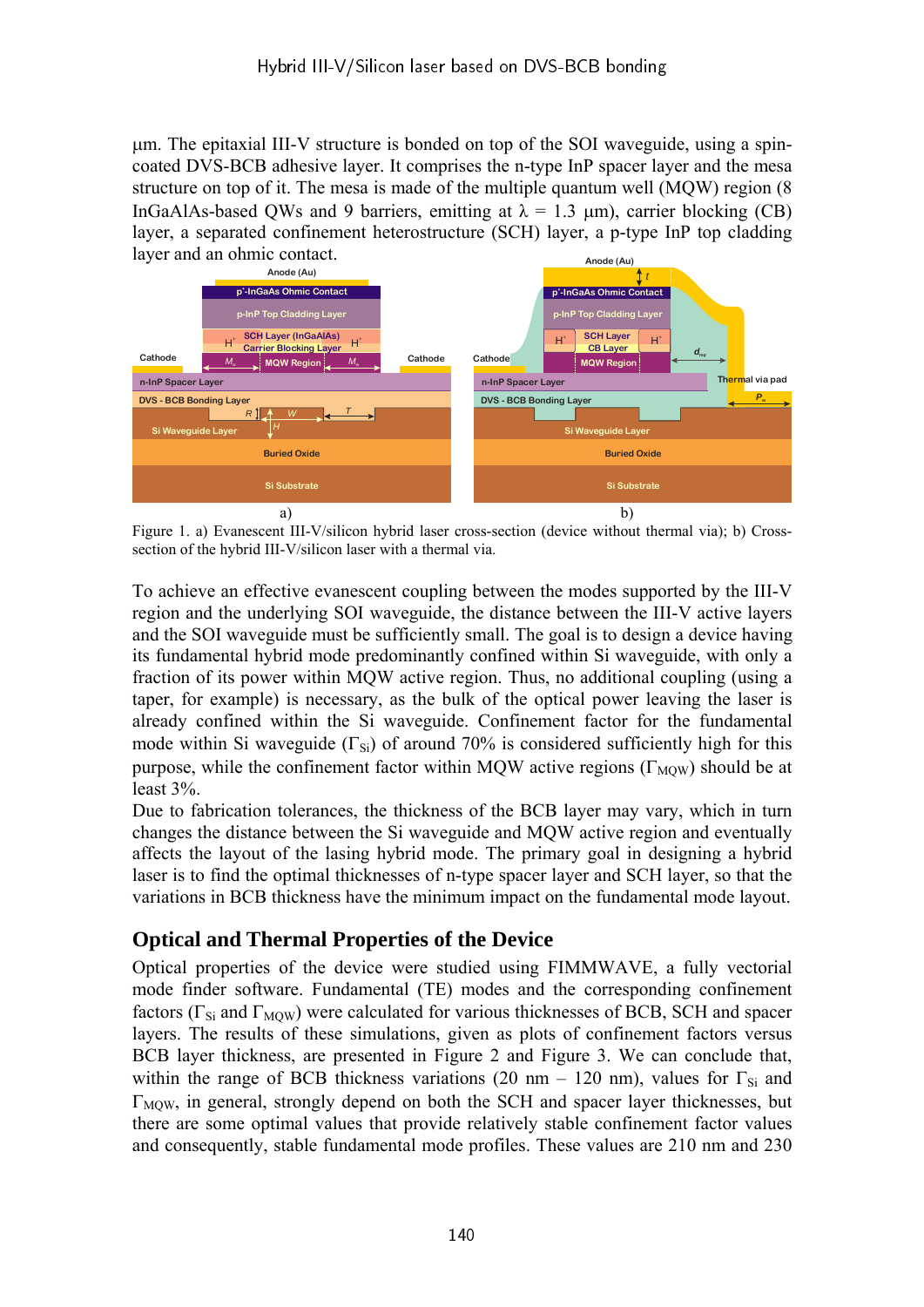nm, for SCH layer and spacer layer thicknesses, respectively. Calculated values for  $\Gamma_{\rm Si}$ and  $\Gamma_{\text{MOW}}$  are around 73% and between 3% and 3.5%, respectively. Parameter that can also be changed is the width of III-V mesa – more specifically, the width of mesa wing section  $(M_w)$ , (see Figure 1a)). In all the simulations, we used value  $M_w = 3 \mu m$ , meaning that the mesa width was 7.2  $\mu$ m (double  $M_w$  value + Si waveguide width). Increasing the mesa width above this value had very small impact on the fundamental mode profile.



Figure 2. Fundamental mode confinement factors dependence on SCH layer and BCB layer thicknesses for a device with 230 nm thick spacer layer ( $\Gamma_{Si}$  – left plot,  $\Gamma_{MOW}$  – right plot).



Figure 3. Fundamental mode confinement factors dependence on spacer layer and BCB layer thicknesses for a device with 210 nm thick SCH layer ( $\Gamma_{Si}$  – left plot,  $\Gamma_{MOW}$  – right plot).

Regarding the thermal properties, the goal is to design a device with the lowest possible thermal resistivity. Problem arises from the fact that BCB has a very low thermal conductivity (0.3 W/m·K) which hinders the heat flow from the III-V region down to SOI structure Thus, it is essential to design a device that will remove the excessive heat in an efficient way and better cope with high injection current and/or high ambient temperature. Thermal properties of the device were studied using COMSOL Multiphysics® software. The heat source, with a constant heat flux of 10 kW/cm<sup>2</sup>, was confined within the central part of the MQW active region (as the proton implantation in lateral mesa regions will confine current flow to this area). Initially, we studied devices with the cross-section as presented in Figure 1a), with 200 nm thick gold contact on top of the mesa, but with various mesa wing widths. Results of these simulations, presented in Figure 4, show that increasing  $M_w$  significantly reduces thermal resistivity  $R_{th}$  of the device. However, larger  $M_w$  values lead to an increased